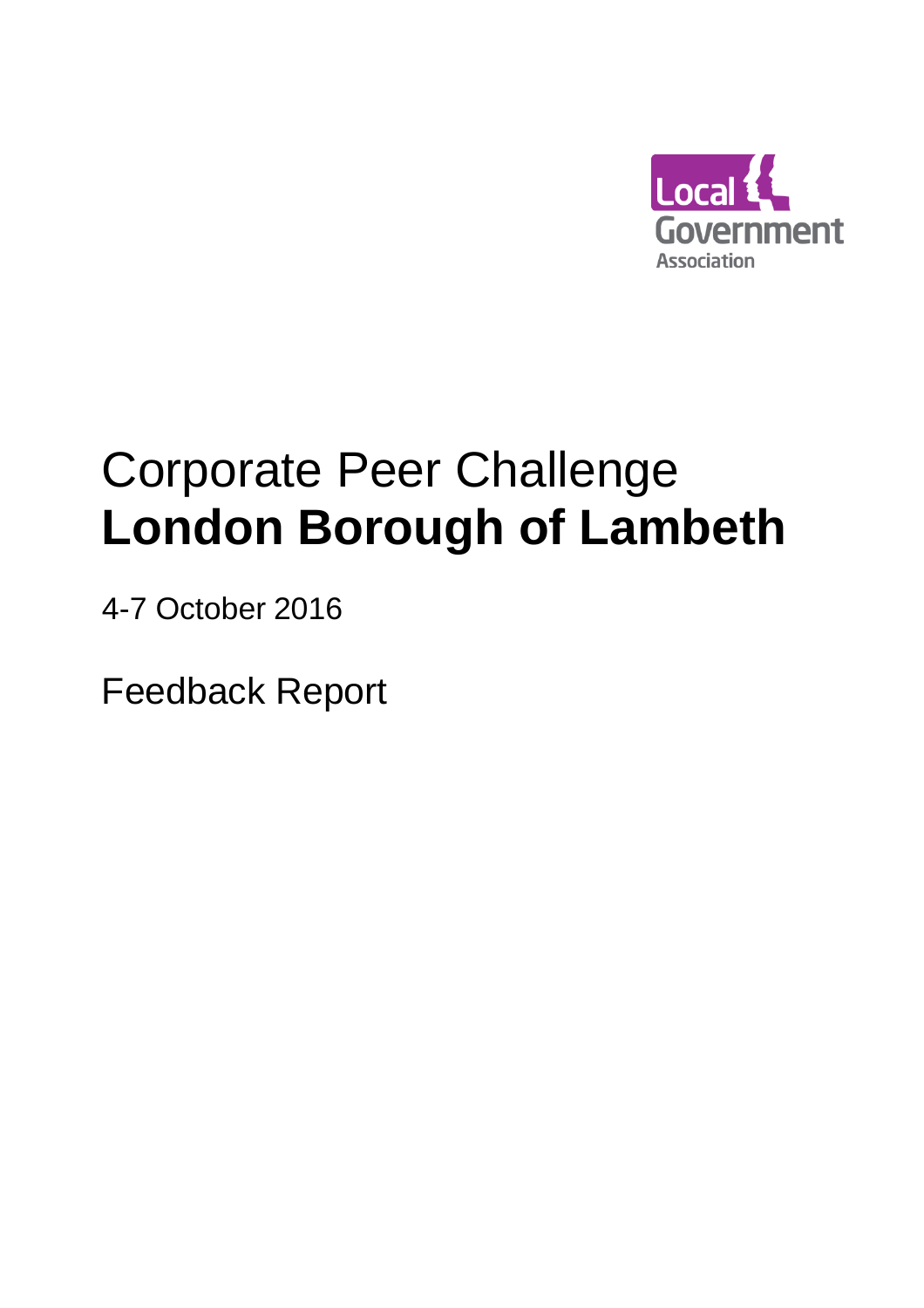# **1. Executive Summary**

The view of the Corporate Peer Challenge peer team is that London Borough of Lambeth is a well-led organisation, with respected member and officer leadership. Senior members and officers alike have a strong understanding of Lambeth the place and the communities living, working and visiting the borough. Lambeth has a sound reputation for its commitment and approach to equalities and community cohesion. As part of our engagement we met staff from all levels of the organisation who were clearly committed and passionate about improving Lambeth.

The council has worked hard to deliver improvement in Children's Services following an 'Inadequate' rating from Ofsted in 2015, and many council services are delivered well, with general resident satisfaction with the council high, and increasing year on year.

The council benefits from skilled and committed cabinet members who have an effective handle on their individual portfolio briefs, and councillors across the authority are rooted in their communities and are supportive of the council's improvement agenda. Overview and Scrutiny adds value through their activity, but there is potential for the council to make more of the skills of frontline councillors, for example through building in more opportunities for pre-decision scrutiny of policy before reaching the formal decisionmaking stage. This could involve considering policy implications through early engagement with councillors.

Overall there are good member/officer working relationships with clear demarcations around roles and responsibilities. Staff at all levels are committed to Lambeth, both as an organisation and as a place.

There is clear culture of partnership working and collaboration and integration of services with external partners. While partners recognise that the council is on a journey of improvement, Lambeth has earned respect from a wide range of its partners for the progress it has made.

The cooperative council approach resulted in the authority becoming much more outward looking and seeking greater community engagement on key projects. However, there is a need to update what the cooperative council means today as there is some confusion about what local people can expect of the council and how staff should operate. To overcome this, it is important for the council to be clear in its vision and strategy going forwards, and to ensure that the cooperative vision is delivered in practice.

The council has recently agreed its high-level strategies, with a new Borough Plan for 2016-2021, a 3-year financial plan, and an organisational redesign strategy now in place. There is now a need to ensure that they are fully aligned, and that the priorities they identify cascade throughout the organisation providing clarity to all staff about what they are expected to deliver.

Lambeth Council has worked hard to develop a three year financial plan, with robust financial planning. It has communicated the headline savings message well and this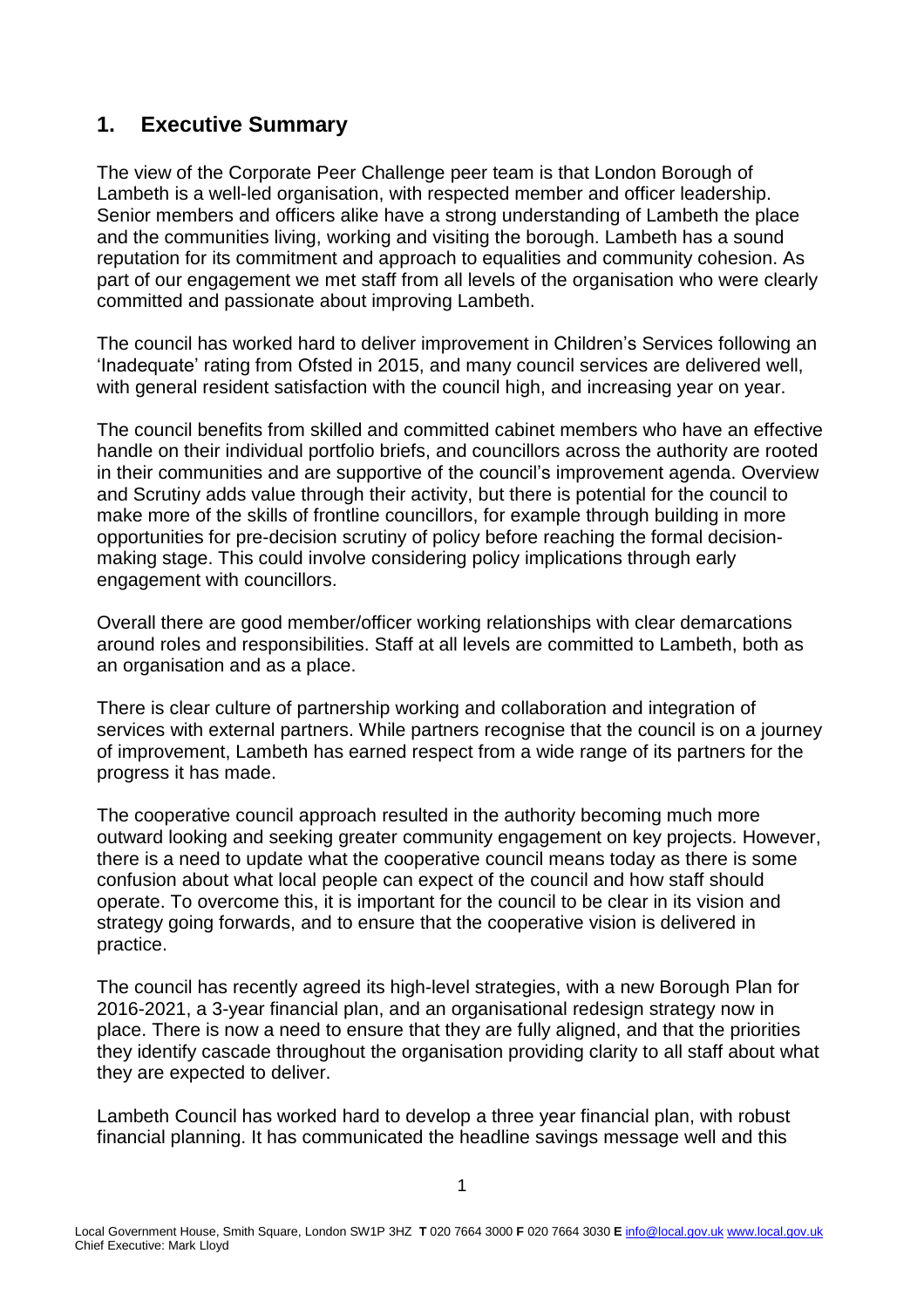message is widely understood, but staff are understandably unsettled waiting for the detailed plans for how the savings are to be achieved. Furthermore, the council has yet to be clear about which services are no longer priorities and explore how to ensure its priorities are reflected in its budget setting. Few councils, in the local government financial landscape, can avoid the need to prioritise more closely to ensure they achieve their key objectives. There is a need to hone priorities further to be clear on how different activities measure up against an assessment of what is 'must do' and what is a 'nice to do' that needs to be reined in, alongside priorities for investment and transformation services. Lambeth should consider devoting more resource to fewer projects to ensure they are successfully delivered.

There is a strong appetite among Lambeth residents to be engaged, to be involved, and to be heard, and the Borough Plan offers an opportunity to channel this enthusiasm and for the council and residents to work together to deliver shared priorities. These local residents are a real asset: they are keen to help bring about a positive change in the borough, and provide challenge and scrutiny to the council.

Lambeth has seen an increase in positive resident satisfaction over recent years and there are a number of examples of how the council has worked well with local residents.

However, some projects have not taken the community with them, resulting in significant challenge and dissatisfaction from some local people, and delay and non-delivery of projects. There is a need to ensure that, where needed, early engagement with local people is built into projects to enable residents and the council to work together to develop ideas and shape services. To underpin this, residents need to understand the priorities of the Council.

There is an opportunity for the council to be more prominent in speaking up for the people of the borough on issues that are controlled by other decision-makers, for example on issues such as the status of EU citizens post-Brexit, and the need to increase Brixton station capacity.

There is a need for the senior management team – who are a capable set of individual leaders – to develop into a stronger team, able to take the corporate overview of the organisation and to be greater than the sum of its parts. Furthermore, the organisation would benefit from the senior management team empowering the management below them to take on more responsibility, speed up decision-making, avoid small issues being escalated up the organisation unnecessarily, and free up capacity at the very senior tiers.

The organisation needs to ensure that corporate grip is strengthened further, through effective performance management and clear accountability for delivery – not through creating more processes and plans. It is essential that senior management set out a strong message about expectations and clarity about where accountability sits, and then take action in instances of non-compliance or non-performance.

Delivering the organisational redesign is an urgent priority, with the new structure needing to be in place as soon as possible. Once the structure is confirmed, progress can be made to embed culture, values and behaviours for the organisation moving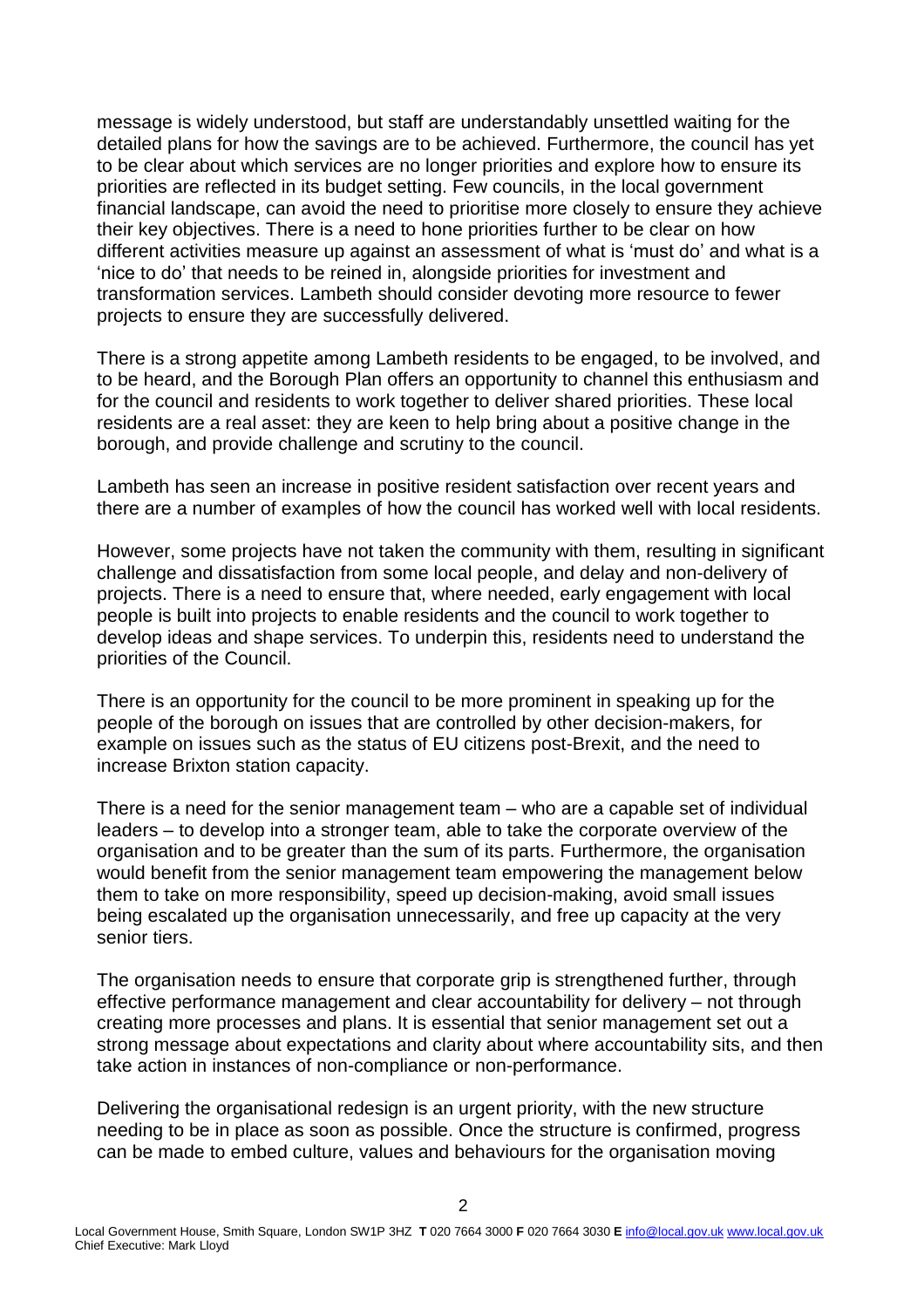forward. By introducing a staff performance framework tied to the priorities in the Borough Plan, the council will be able to ensure focus on delivering members' priorities and increase its responsiveness to the community and member concerns.

The council had seen a step change in improvement over recent years and particularly in the last 18 months, and is now well-placed to increase the pace and set out a clear delivery plan to move the organisation on. We hope our feedback below, along with some suggestions for how to do this, is helpful to the organisation.

# **2. Key recommendations**

Our key recommendations, outlined in more detail in the body of this report, are as follows:

- Set out a clear narrative for the Council's role in the borough, including clarity on the future of the 'co-operative council' concept, and communicate this widely
- Be seen to speak up for the borough and residents by campaigning on issues controlled by other decision-makers
- Be clear on the key priorities of the council and ensure that there is close alignment between priorities and budget proposals
- Be more vocal the Council is doing a lot of good work and should feel able to speak for the borough
- Now that the new policy framework has been agreed, focus on delivery plans
- Commence the implementation of the Organisational Redesign immediately and deliver the restructure quickly
- Develop the senior management team to act corporately and strategically, and to be greater than the sum of its parts
- Empower middle managers to take on more responsibility and get rid of bottlenecks in decision-making
- Introduce a staff performance appraisal process aligned to the Borough Plan priorities, which sets SMART targets for measurable performance and accountability
- Ensure corporate grip is strengthened through effective performance management and clear accountability for delivery

# **3. Summary of the Peer Challenge approach**

# **The peer team**

Peer challenges are delivered by experienced elected member and officer peers. The make-up of the peer team reflected your requirements and the focus of the peer challenge. Peers were selected on the basis of their relevant experience and expertise and agreed with you. The peers who delivered the peer challenge at LB Lambeth were: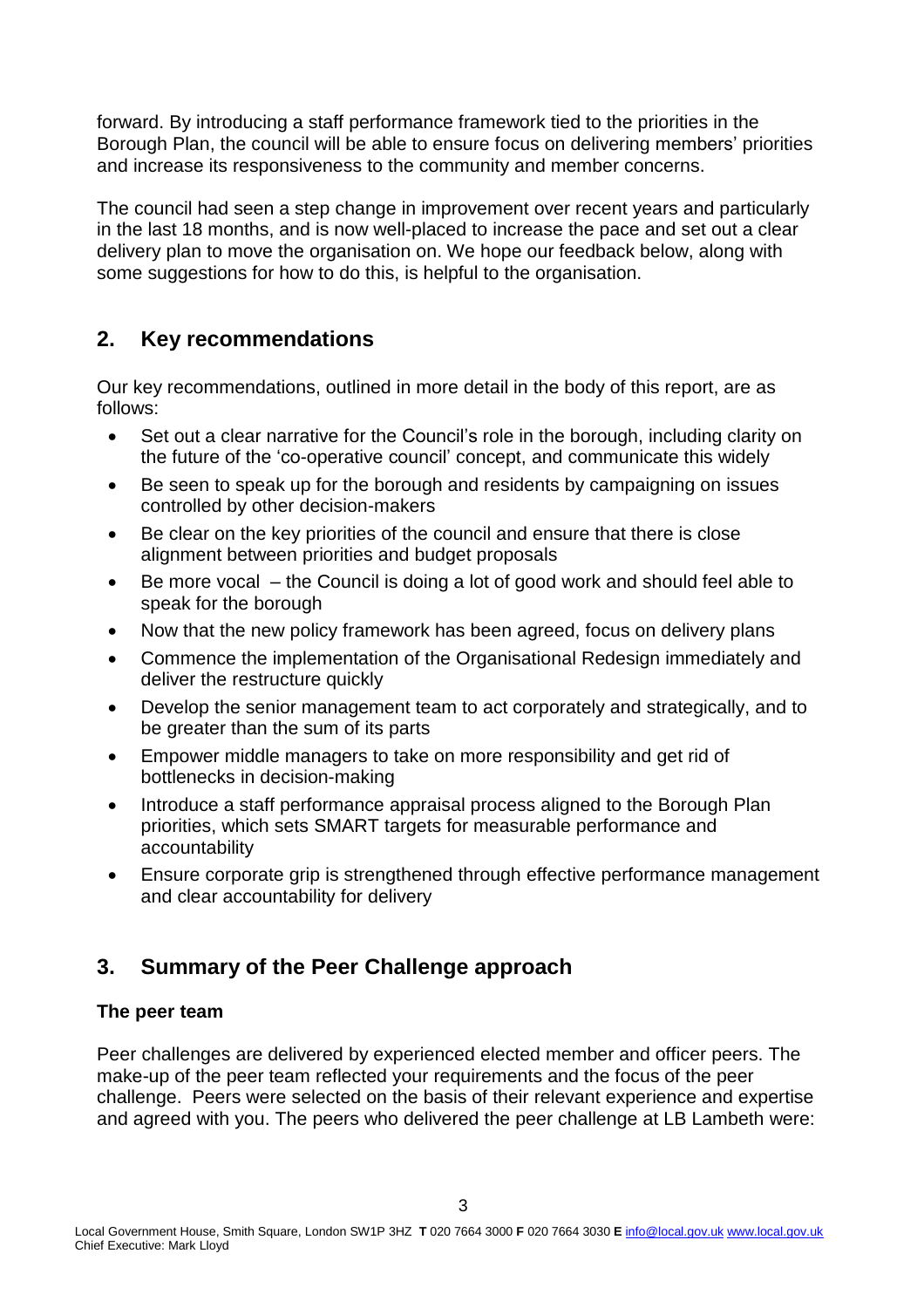- Joanne Roney OBE, Chief Executive, Wakefield Council
- Councillor Richard Watts, Leader, LB Islington
- Councillor Hamida Ali, Cabinet Member for Communities, Safety and Justice, LB Croydon
- Jonathan Bunt, Strategic Director, Finance & Investment, LB Barking & Dagenham
- Sarah Reed, Assistant Chief Executive, Sunderland City Council
- Nick Ball, Project Manager, LB Redbridge
- Kate Herbert, Peer Challenge Manager, LGA

# **Scope and focus**

The peer team considered the following five questions which form the core components looked at by all Corporate Peer Challenges. These are the areas we believe are critical to councils' performance and improvement:

- 1. Understanding of the local place and priority setting: Does the council understand its local context and place and use that to inform a clear vision and set of priorities?
- 2. Leadership of Place: Does the council provide effective leadership of place through its elected members, officers and constructive relationships and partnerships with external stakeholders?
- 3. Financial planning and viability: Does the council have a financial plan in place to ensure long term viability and is there evidence that it is being implemented successfully?
- 4. Organisational leadership and governance: Is there effective political and managerial leadership supported by good governance and decision-making arrangements that respond to key challenges and enable change and transformation to be implemented?
- 5. Capacity to deliver: Is organisational capacity aligned with priorities and does the council influence, enable and leverage external capacity to focus on agreed outcomes?

In addition, you asked us to consider the following questions as part of our work:

- Our Borough Plan, Budget Strategy and Organisational Redesign are coming together – are they individually and collectively coherent and deliverable?
- Our financial position and budget strategy is a challenge are our plans sound and deliverable?
- What more can we do to effectively deliver our ambitious and challenging agenda in the context of the political and community engagement of our citizens?
- What do we need to do to ensure we have the capacity to deliver?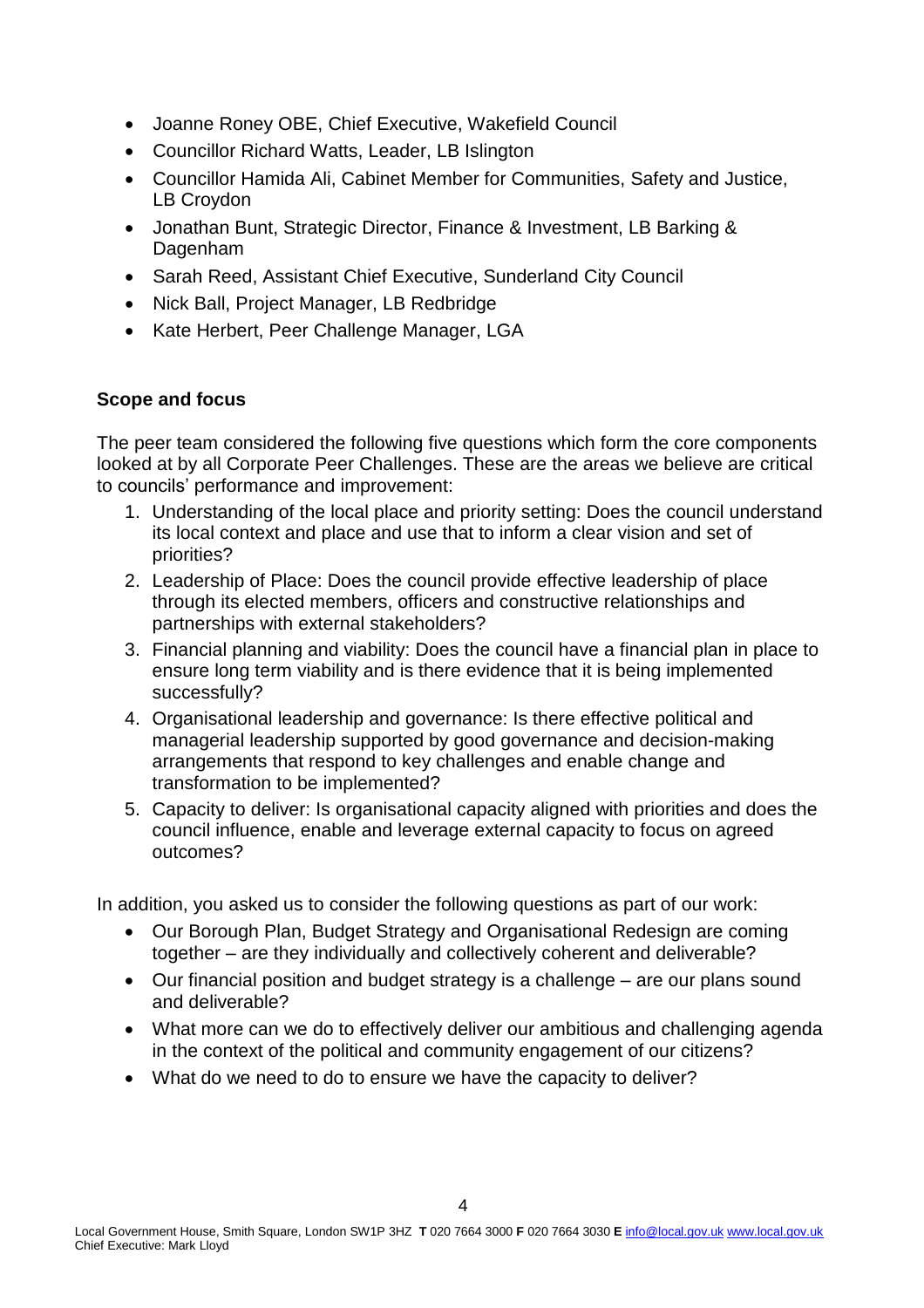## **The peer challenge process**

It is important to stress that this was not an inspection. Peer challenges are improvement-focused and tailored to meet individual councils' needs. They are designed to complement and add value to a council's own performance and improvement focus. The peer team used their experience and knowledge of local government to reflect on the information presented to them by people they met, things they saw and material that they read.

The peer team prepared for the peer challenge by reviewing a range of documents and information in order to ensure they were familiar with the Council and the challenges it is facing. The team then spent four days onsite at LB Lambeth, during which they:

- Spoke to more than 180 people including a range of council staff together with councillors and external stakeholders
- Gathered information and views from more than 50 meetings, visits to key sites and additional research and reading
- Collectively spent more than 280 hours to determine our findings the equivalent of one person spending 8 weeks in Lambeth

This report provides a summary of the peer team's findings along with suggestions for some next steps. It builds on the feedback presentation provided by the peer team at the end of their on-site visit (4-7 October 2016). In presenting feedback to you, they have done so as fellow local government officers and members, not professional consultants or inspectors. By its nature, the peer challenge is a snapshot in time, and the peer team appreciates that some of the issues raised may be about things you are already addressing and progressing.

# **4. Feedback**

# **4.1. Understanding of the local place and priority setting**

Senior members and officers alike have a strong understanding of Lambeth the place and the communities living, working and visiting the borough. The council has a long history of celebrating the diversity of Lambeth and the cooperative council approach has resulted in the authority becoming much more outward looking and seeking greater community engagement on key projects. However, there is a need to update what the cooperative council means today as there is some confusion about what local people can expect of the council and how staff should operate.

The recently agreed Future Lambeth Borough Plan 2016-2021 sets out clear headline ambitions around inclusive growth, reducing inequality, and strong and sustainable neighbourhoods. With previous high-level strategies, priorities have not been expressed in a way that creates a 'golden thread' linking the high level ambitions of the council to the day to day work of staff throughout the organisation. It will be essential to the successful delivery of the Borough Plan that this golden thread is created. In doing so, it will ensure that all activity is focused on what is important to the council and that the Borough Plan is driving the organisation's work.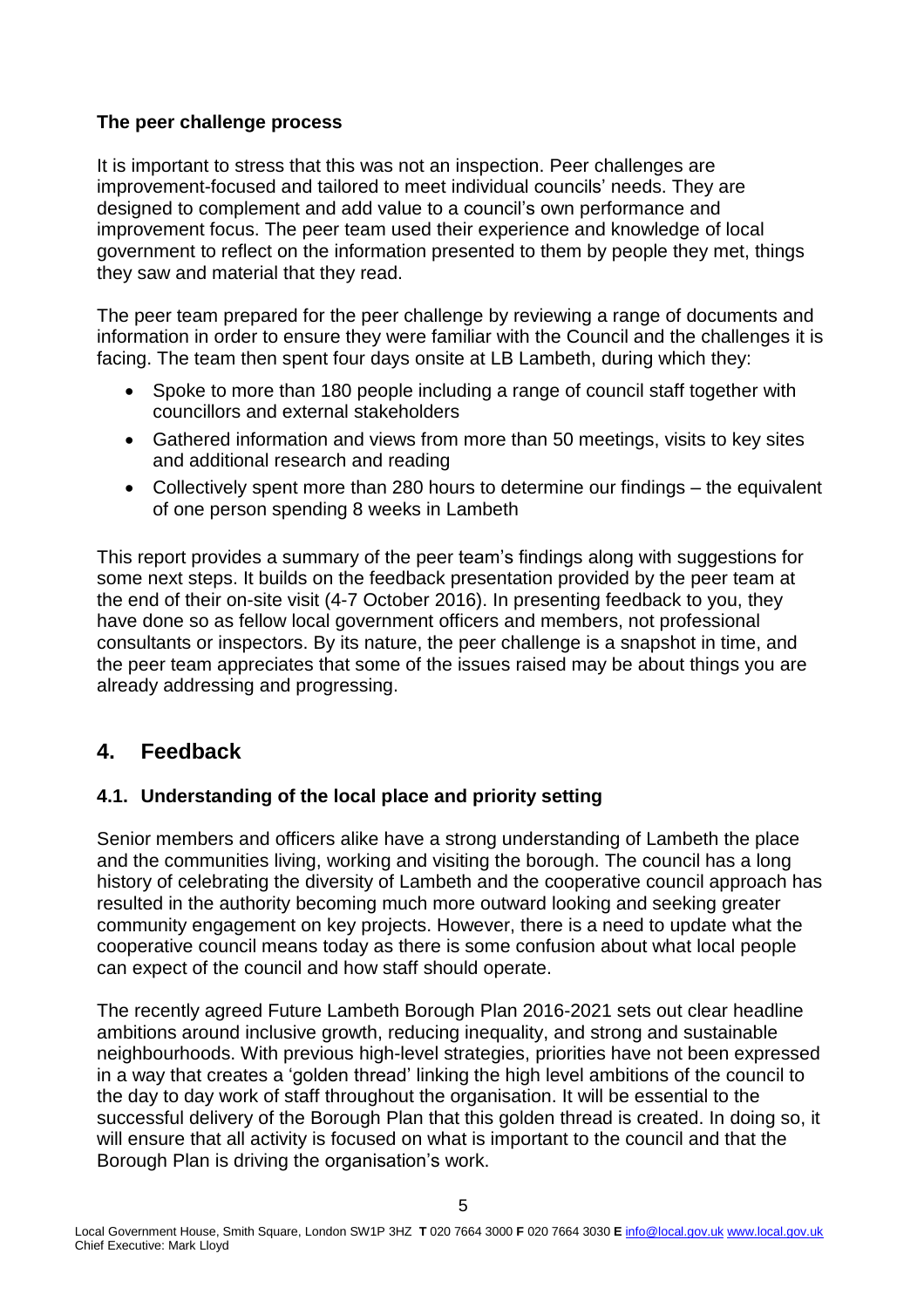The new Borough Plan provides a great opportunity to sharpen priorities, set out a clear narrative to the community about what the council is doing for residents, and reposition the cooperative council values to reflect the current context, communicating this both internally and externally. The council should think about how to launch the Borough Plan and how the community will be involved in this. There is a strong appetite among Lambeth residents to be engaged, to be involved, and to be heard, and the Borough Plan offers a focus for this enthusiasm and for the council and residents to work together to deliver shared priorities.

The council could use the new Borough Plan to clarify the hierarchy of council strategies and simplify the policy framework that it is working to deliver. The council needs to be clear that the Borough Plan supersedes all other strategies and not just another plan on top of a number of other plans.

The council has yet to be clear about which services are no longer priorities and explore how to reduce or stop those services. Few councils, in the local government financial landscape, can avoid the need to prioritise more closely to ensure they achieve their key objectives. There is a need to hone priorities further to be clear on how different activities measure up against an assessment of what is 'must do', what is 'nice to do', and what it needs to stop doing.

Lambeth has seen an increase in positive resident satisfaction over recent years (the 2016 Resident Survey found satisfaction with the council at 72%) and this is driven by high quality universal services, and positive changes to the place and outcomes. As mentioned above, there is a strong desire from some Lambeth residents to be engaged, to be involved, and to be heard. Senior officers and members recognise this and are keen to think about how best to involve local people. There are a number of examples of how the council has worked well with local residents, particularly on smaller, frontline projects.

However, some projects have not taken the community with them, resulting in significant challenge and dissatisfaction from some local people, and delay and nondelivery of projects. A number of 'hot topics' remain, such as estate regeneration , and these consume a lot of member and officer capacity. It appears that part of the reason why some of these projects have met significant opposition is due to lack of clarity from the offset about what the council is seeking to do and what scope there is from influencing the project in question, and/ or engagement seen as late in the process or limited in reach. Although engagement will not address all concerns and issues, the peer challenge team's view is that the council would be in a better position if it consistently engaged residents at an earlier stage in the policy development and through this set out clearly the parameters on which the engagement is based. This would allow the authority to articulate a clear narrative to residents about council priorities, what these will mean to the services they receive and the place in which they live and work. It would be particularly helpful to outline how residents and their families will benefit from the delivery of these priorities. Furthermore, ensuring early engagement of relevant stakeholder groups on new large scale projects that come forward will help identify and respond to local concerns from the offset.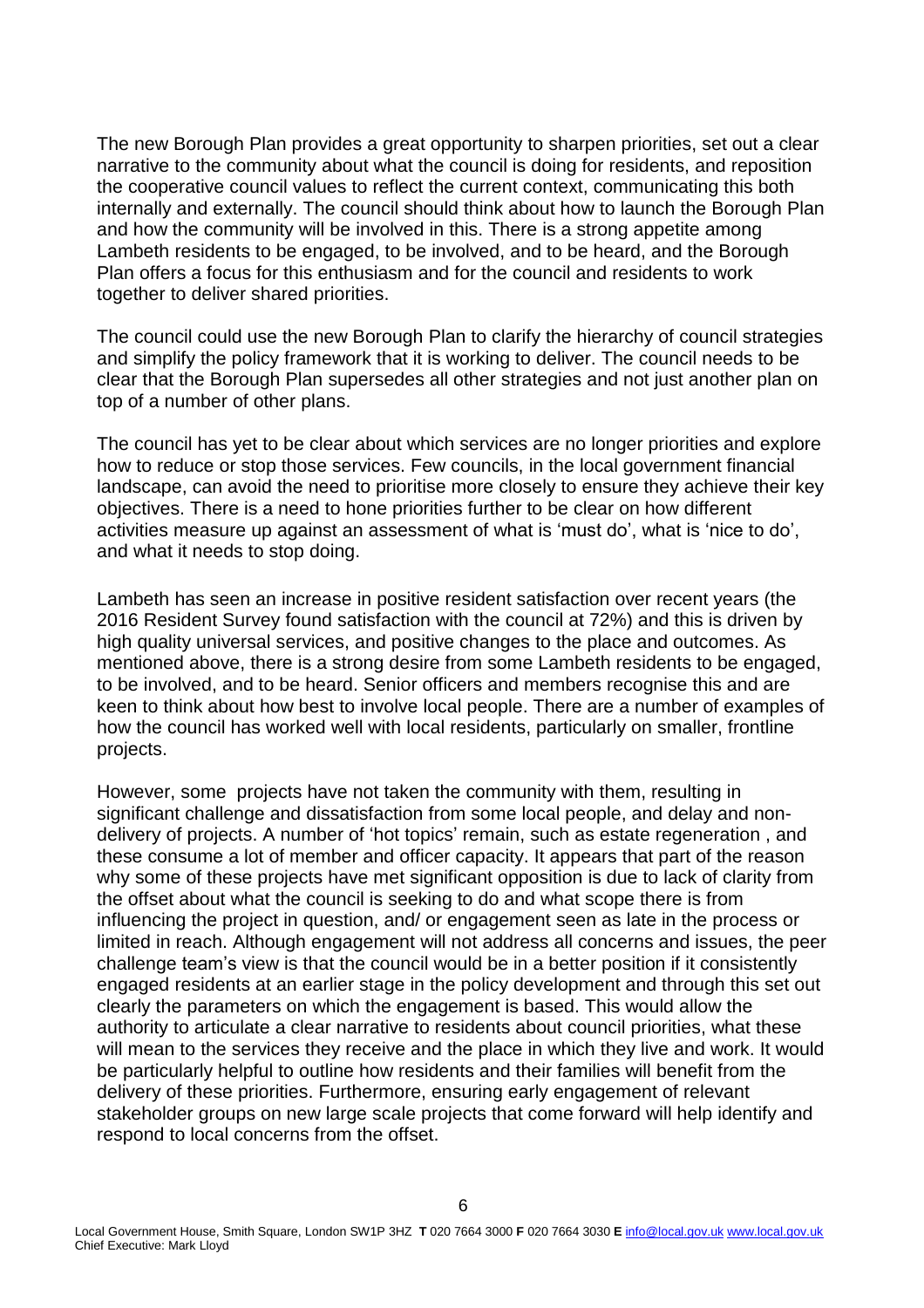A new Equality Commission, led by the Leader of the Council, has been set up to identify and tackle the barriers that still prevent many Lambeth residents from fulfilling their potential. This exercise will help to bring greater clarity to council priorities, building greater understanding to what is meant by the 'inclusive growth' priority in the new Borough Plan in particular.

## **Recommendations**

- Set out a clear narrative for the Council's role in the borough, including clarity on the future of the 'co-operative council' concept, and communicate this widely
- Be clear on the key priorities of the council what is 'must do', what is 'nice to do', what should the council stop doing? It may be best to do fewer things better and clarify the role residents and communities have in helping the Council to deliver its priorities.
- Be bold on ambition and maintain resolve on priorities. Once priorities are set, resist the temptation to add to them
- Show how residents and the borough as a whole benefits from new opportunities: for example, how will young people benefit from increased access to apprenticeships?
- Don't retreat retain your outward focus and continue to develop new ideas from the community to ensure that you remain open to new ways of working

# **4.2. Leadership of place**

Lambeth Council has a reputation among its partners for being an independentlyminded borough, forging its own path and setting out ambitious plans, with a prioritisation of place over politics. For example, there was strong interaction with LB Wandsworth, Transport for London and the Greater London Authority on the Nine Elms development at Vauxhall.

The council is seen as a good local partner by a range of organisations (including the Police, Fire, partners from health organisations, developers, and other London Boroughs), and there is well-established and successful multi-agency working. While partners recognise that the council is making changes, Lambeth has earned respect from wide range of its partners for the progress it has made to date. There is an opportunity to build on these successful partnerships through exploring the potential for the use of common assets, including estates and staff, to support the further joining up of services for local people.

The council benefits from strong leadership. The Leader of the council is well-respected and recognised as being a strong community-based leader who builds consensus. The Chief Executive is also well-regarded and there is recognition that he has had a positive impact on the organisation since joining the council in 2015. There are a number of examples of this joined-up leadership working effectively.

Lambeth has a strong reputation for its commitment and approach to equalities and community cohesion. Initiatives such as the Equality Impact Assessment Panel ensures that there is member-led oversight on the extent to which equalities and community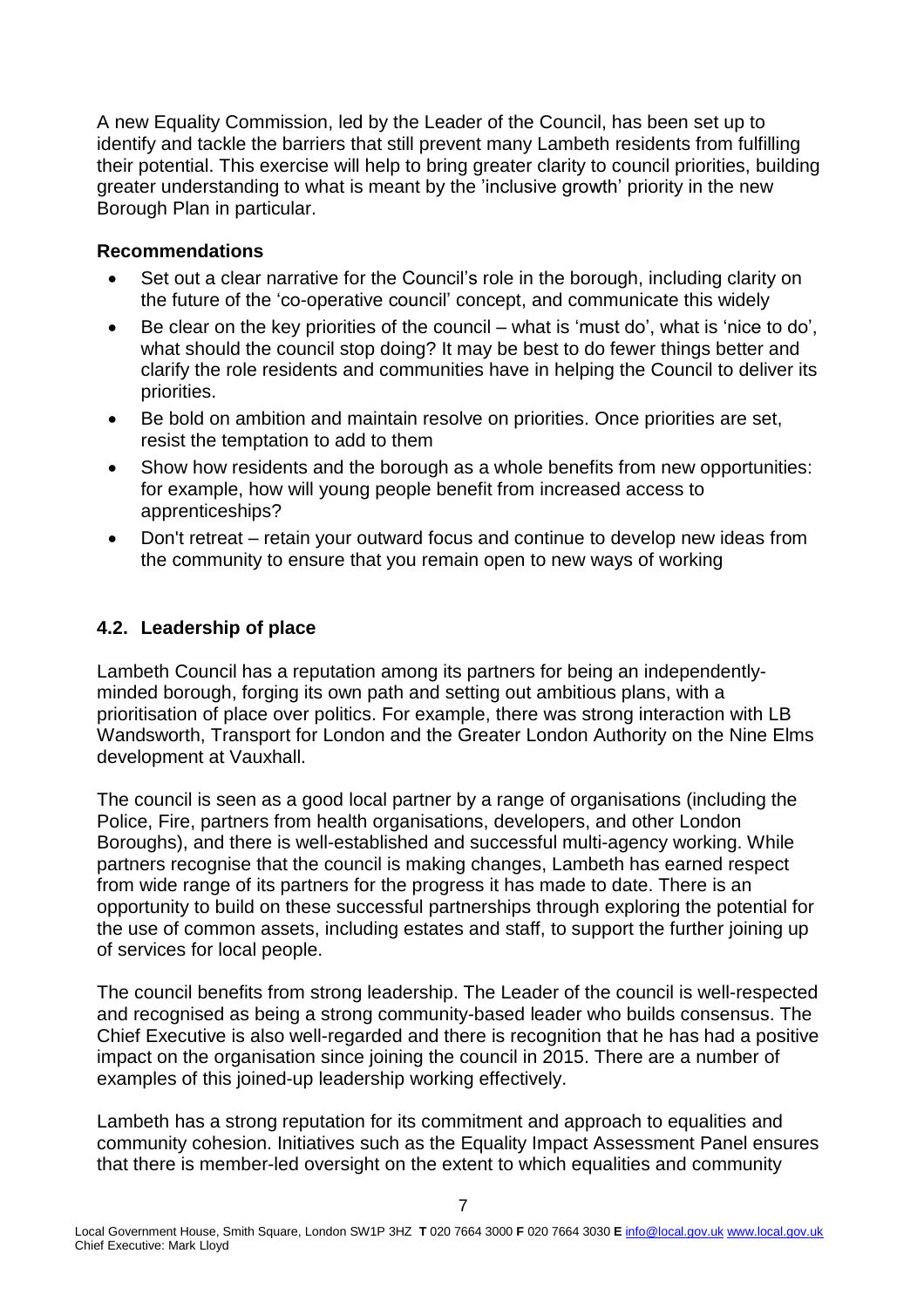cohesion considerations are front and centre in decision-making. The new Equality Commission will provide a further opportunity to test the council's approach and improve it further.

Lambeth is a borough with a high number of individuals and communities that are politically active and engaged at grassroots level. These local residents and organisations are a real asset: they are keen to help bring about a positive change in the borough, and provide challenge and scrutiny to the council. There are a number of examples of how the council has worked well with local residents, building in early engagement, and working together to develop ideas and shape services.

However, community engagement practice is inconsistent across the organisation. The council should develop a strategic approach to community engagement that will ensure consistency of good practice across the organisation. This should include an assessment of reputational risk, clarity about the purpose of the engagement, clarity and consistency of messaging (across both members and officers), and early and creative engagement methods that fit the target audience. This will pay dividends for all council consultation and engagement, but especially on complex and controversial issues. In addition to this, there is an opportunity for the council to be more prominent in speaking up for the people of the borough on issues that are controlled by other decision-makers, for example on issues such as the status of EU citizens post-Brexit, and the need to increase Brixton station capacity.

The reality of the financial context facing local government is that it will be a challenge to realise the ambition of the borough and achieve tangible results for residents without making difficult decisions about some services: decisions that will be unpopular with local people. This reinforces the need for early engagement with local residents. Furthermore, the council would benefit from considering how it can ensure that its communications activity clearly sets out the council's stance and the challenges it faces, both internally and externally, and that there is consistency of message through all communication channels. That said, it is inevitable that there will be occasions where the council's consultation, engagement and communication is exemplary but there is opposition from some local residents to a proposal. In this situation, the council will have to be robust in progressing its policies in the face of opposition.

#### **Recommendations**

- Build on successful partnerships to explore how partners can join up common assets to bring about closer delivery of public services
- Speak up for the borough and residents by campaigning on issues controlled by other decision-makers
- Improve and co-ordinate Council communications to ensure clarity of message, both internally and externally
- Be willing to be robust sometimes you need to have greater resolve in the face of opposition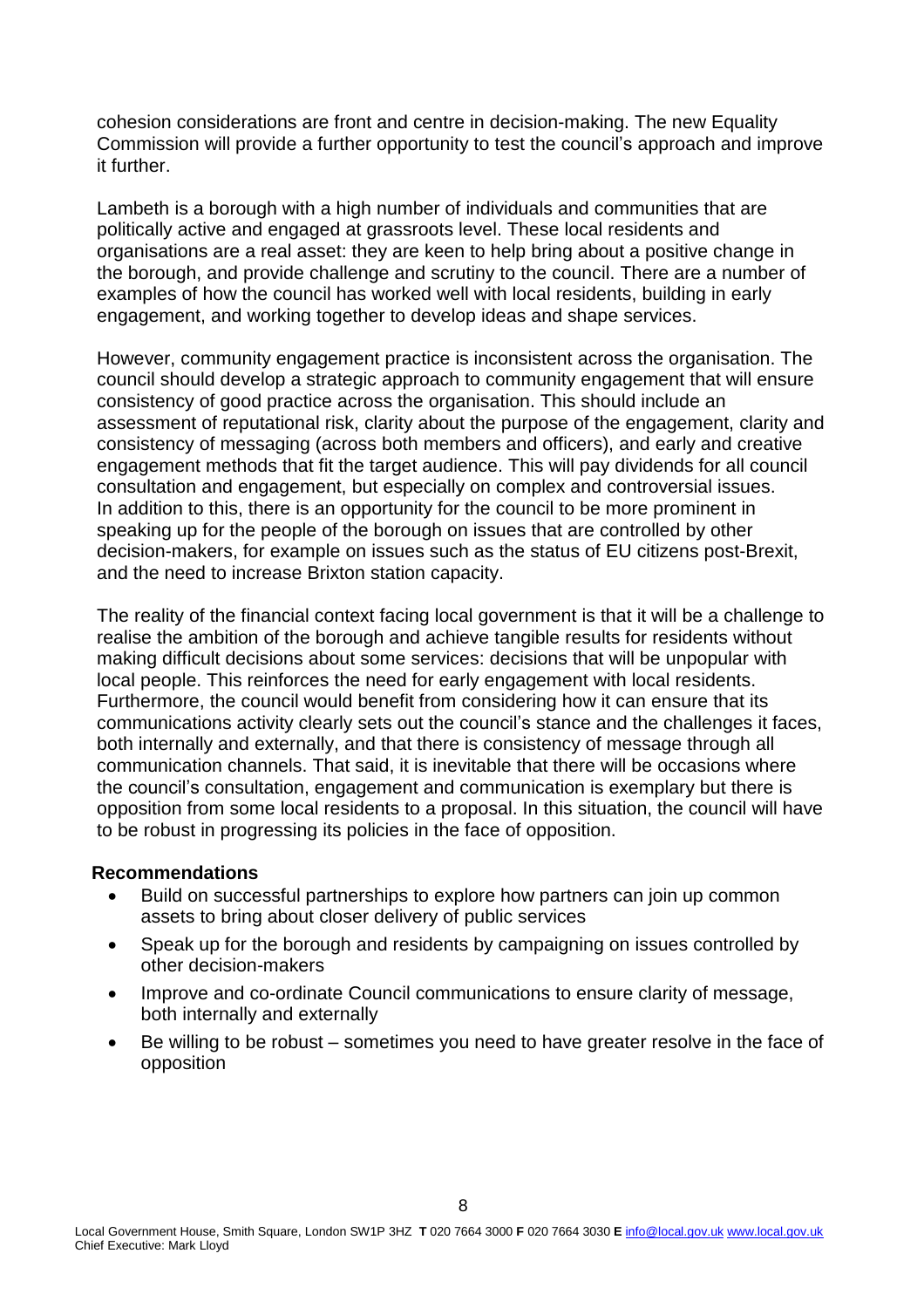## **4.3. Financial planning and viability**

The council has worked hard to develop a robust, three year financial plan. It has communicated the headline savings message well and this message is widely understood, but staff are understandably unsettled waiting for the detailed plans for how the savings are to be achieved.

There has been detailed Cabinet involvement in the development of the budget proposals, and this has led to a collective understanding across Cabinet and ownership of the 2017-20 budget by Cabinet Members. However, moving forward the council should consider how to achieve a clearer read across from the new Borough Plan to the Budget Plan, by allocating savings targets and developing the budget proposals in a way that clearly links to and is driven by council priorities.

There is strong oversight of the delivery of savings targets, with the Monthly Programme Management Office savings tracker in place to identify and monitor the implementation of agreed savings. The detailed review of savings proposals has minimised the risk of double counting and is helping to identify interdependencies and reduce the chance of any unintended consequences across departments.

The council should continue to explore opportunities for further efficiencies. This might include income generation or collaborating with other authorities.

There is a good understanding of the Children's Services position and its direction of travel. There is a need to ensure that the 2016/17 pressures on Children's Services and the Organisational Redesign are closely managed to ensure that the careful budget planning is not undermined. For example, in order to deliver the £8m Organisational Redesign saving for 2017/18 in line with Council change policies, action needs to begin immediately .

There is a strong Member-led appraisal of asset and capital schemes, with a clear link to revenue planning. However, the council would benefit more if the approach to asset management moved from being opportunistic to strategic, including prioritising the current list of projects. The Council should resolve outstanding community asset transfer issues.

The peer team found that there was limited empowerment of middle managers on financial decision-making, with examples of low level financial decisions being escalated to Strategic Directors. This risks managers not being accountable for and empowered to lead their service areas, and creates bottlenecks with decisions being held up until busy senior managers are able to make a decision. This is a frustration among middle managers and also among external partners who have experienced delays as a result. Pushing financial decision-making down the organisation to increase ownership of and accountability for the budget and empower staff will help to free up senior capacity in the organisation.

### **Recommendations**

 Develop a clear narrative on how the Council's priorities are reflected in the budget proposals for 2017-20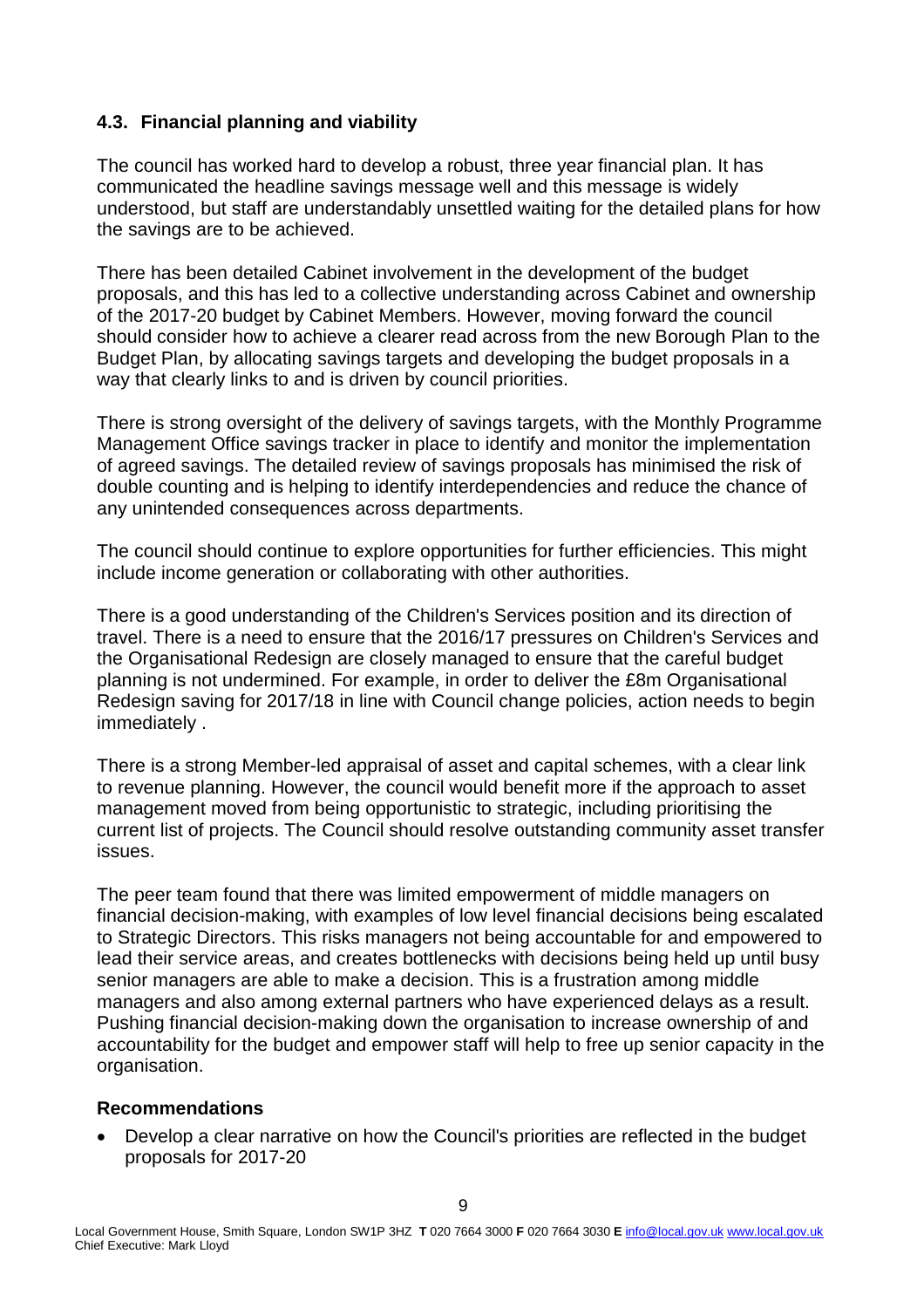- Maintain the process and pressure to deliver savings for the remaining budget gap 2017-20 – don't lose the momentum you have on this!
- Commence the implementation of the Organisational Redesign saving for 2017/18 quickly to avoid further, reactive, voluntary redundancies, and address gaps in the management structure
- Pursue opportunities to expand investment for financial return within an appropriate understanding of risk
- Give further consideration to whether you have exploited all opportunities for efficiencies, shared services and income generation to minimise impact on the frontline
- Push financial decision making down the organisation to increase ownership of the budget and empower staff

## **4.4. Organisational leadership and governance**

The Leader and Chief Executive are well respected and senior officers and members work well together on policy discussions, highlighting good member/ officer working relationships with clear demarcations around roles and responsibilities.

Elected members are rooted in their communities, understand their borough, and are supportive of the council's improvement agenda. Scrutiny members are engaged and work well on commissions, with evidence of adding value through their activity. The council could make more of the skills of non-executive councillors, for example through building in more opportunities for overview of policy before reaching the formal decisionmaking stage. It may also be helpful to undertake a short piece of work to explore how overview and scrutiny could add more value to the council more widely.

There is a view that middle management tend to escalate issues up through the organisation. There is a need for the senior management team to become a stronger team that is able to take a corporate overview of the organisation and to be greater than the sum of its parts. Furthermore, the organisation would benefit from the senior management team empowering the management below them to take on more responsibility and free up capacity at the very senior tiers.

It is not clear what the council's organisational values are, and the layering of priorities on top of priorities creates a lack of focus for what staff are expected to deliver. Internal communications are not yet embedded and there are also gaps and inconsistency in external communications. The effective implementation of a communications plan for the new Borough Plan will be essential to provide clarity for staff about expectations, as well as the narrative for residents mentioned above.

The Chief Executive has been clear about the importance he places on the need for greater 'grip' on corporate processes to drive improvement, and there has been a great deal of progress in this area. For example, decent performance monitoring systems are now in place, and the challenge now is to ensure that the data produced is used to drive improvement and accountability. Care needs to be taken to ensure that corporate grip is strengthened through effective performance management and clear accountability for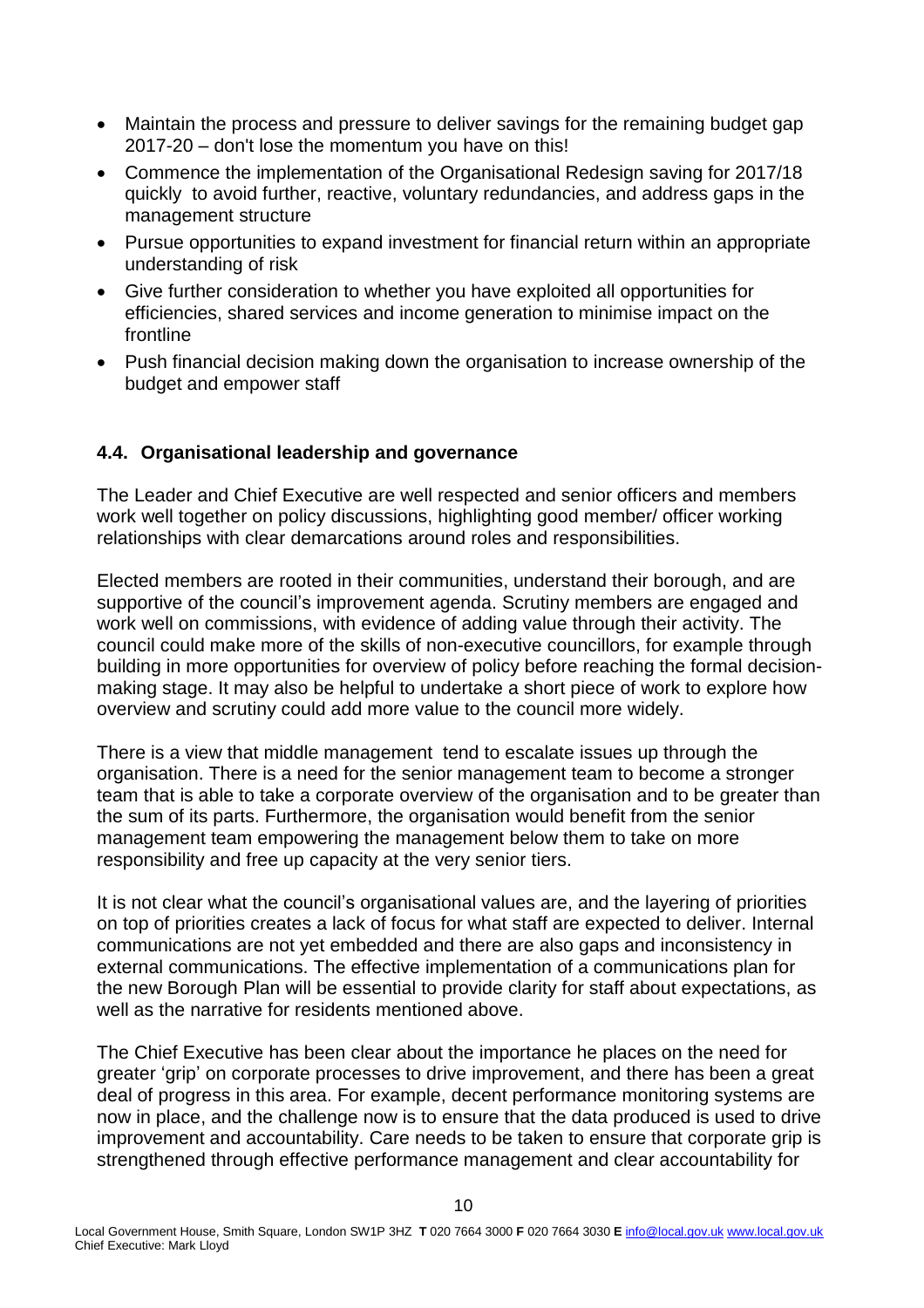delivery – not through creating more processes and plans. Unnecessary bureaucracy should be challenged and stripped out.

There remains a degree of 'corporate disobedience' – not always following corporate processes – with seemingly no consequence for non-compliance. It will not be possible to have a strong grip on corporate processes if this continues to be tolerated. It is essential that senior management set out a strong message about expectations and clarity about where accountability sits, and then take action in instances of noncompliance. As a starting point, this message needs to be given on budget management to ensure that overspends are actively managed and reined in.

## **Recommendations**

- Build in more opportunities for frontline councillors to use their skills to support policy development, for example through pre-decision scrutiny
- Undertake a short piece of work to explore how overview and scrutiny could add more value to the council
- Develop the senior management team to act corporately and to be greater than the sum of its parts
- Empower middle managers to take on more responsibility and get rid of bottlenecks in decision-making
- Restate corporate values and behaviours, and expectations around performance and accountability
- Ensure corporate grip is strengthened through effective performance management and clear accountability for delivery
- Work with budget holders to ensure they spend within budget

# **4.5. Capacity to deliver**

The council benefits from skilled and committed Cabinet members who have a strong handle on their brief, and councillors across the authority are strong advocates for their community. Staff at all levels have a strong work ethic and are committed to Lambeth, both as an organisation and as a place. There is a strong partnership working and collaboration and integration of services with external partners.

There is a widespread understanding among members and officers alike of the need to transform the organisation and recognition that there has been an emphasis on improving performance of the council in the past 18 months.

The peer team was asked to consider whether the council has the capacity needed to deliver its plans. Galvanising capacity requires a 'one council' approach that is understood by all involved. Now that the council has agreed its top level plans – the Borough Plan, Budget Plan and the Organisational Redesign – it needs to galvanise the capacity it has around the delivery of these plans. Shifting from strategy to delivery seems to have been problematic in the past and opportunities for plans to be delivered effectively being missed. It is essential that this does not happen with this new policy framework.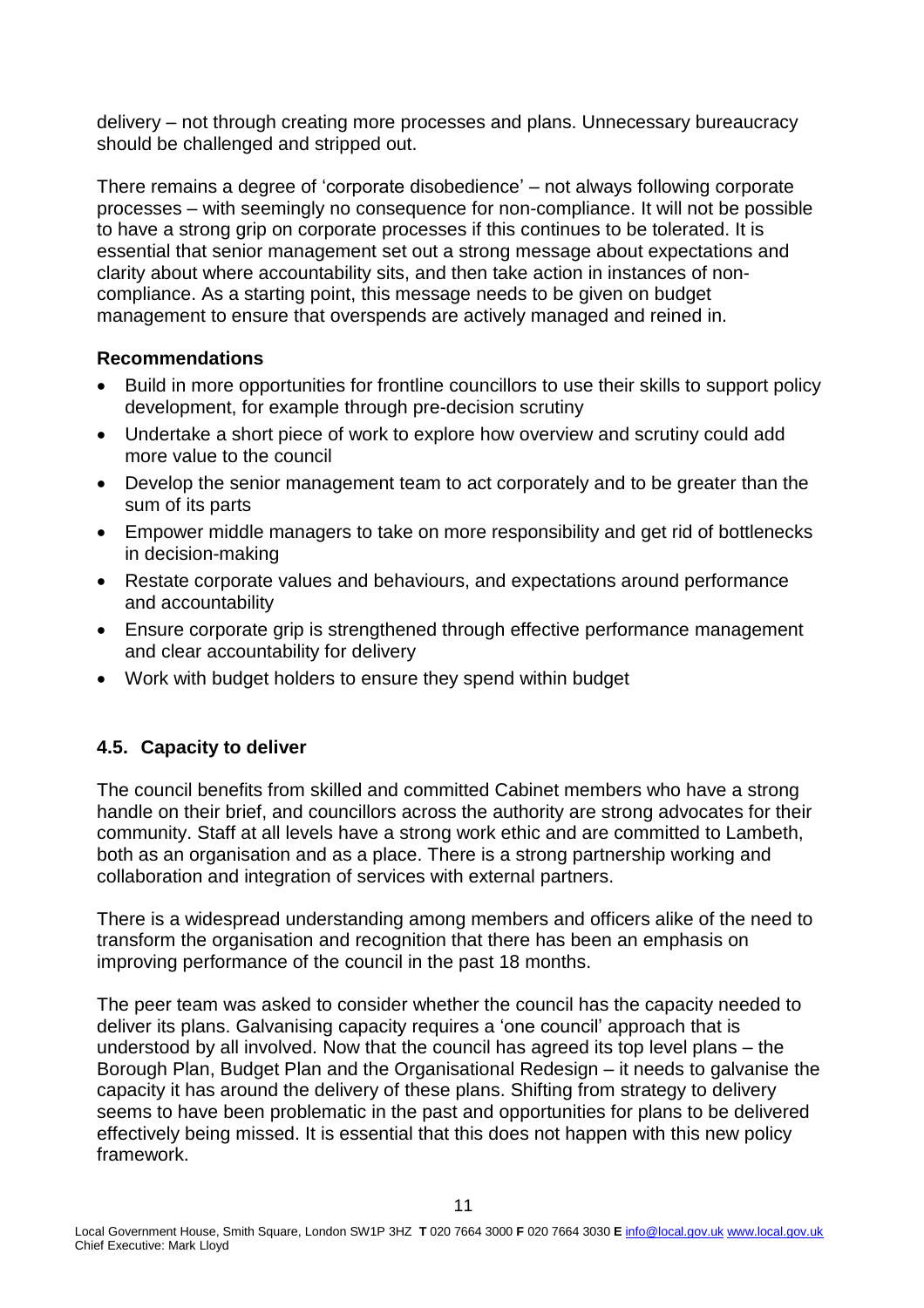The council is delivering well in response to the 'Inadequate' Ofsted rating of Children's Services in 2015 and has made progress. The Chief Executive has provided strong leadership to support the improvements made in Children's Services. . With this work moving in the right direction, it is now the right time for him to step back. This will free up some of his time to allow him to focus on ensuring that the delivery of the new policy framework moves at pace and that the organisational redesign builds the culture he and the Leader of the council want to see in Lambeth Council.

Quick delivery of the organisational redesign, along with a clear Staff Plan and effective processes to support the redesign, is crucial. Staff need to be clear about roles, what is expected of them, and how they will be held to account. Once the structure is confirmed, there needs to be an emphasis on embedding culture, values and behaviours for the organisation moving forward.

By introducing a staff performance framework tied to the priorities in the Borough Plan, the council will be able to ensure focus on delivering members' priorities and increase its responsiveness to the community and member concerns.

It is not clear how the council is harnessing internal talent to develop the future leaders of the organisation, and ensure that staff capacity is focussed on the delivery of council priorities. In addition, it was not clear how the achievements of staff are recognised and celebrated. Both of these could be factored into the organisational redesign programme.

The council is aware of the importance for the organisation internally to reflect the community it serves and needs to pay particular attention to the top tiers within its management structures. It would be helpful for this to be given greater attention in the organisational development strategy to ensure that diversity is given the priority required.

There are gaps in the organisation as a result of the voluntary redundancy programme, resulting in staff and partners being unsure of the right contact for work areas where there are now vacancies and the long-term plans for vacant roles. While the peer team recognised that a number of staff had left the authority in the fortnight before the team arrived on site and these comments may reflect the timing of the challenge, the council may wish to reflect on how to support colleagues and partners through staff changes in the future to ensure a smooth transition to new working arrangements.

Finally, it needs to be clearer how the council is working with the voluntary and community sector (VCS) and the wider community to explore strengthening the viability of the sector. Many local authorities are having conversations with the VCS about whether they could step into the space left as the council contracts and resources reduce. There is a need to work in partnership with the VCS to identify together what the future holds for the sector and work with them to develop their capacity, where appropriate.

#### **Recommendations**

 Now that the new policy framework has been agreed, focus on development and implementation of delivery plans